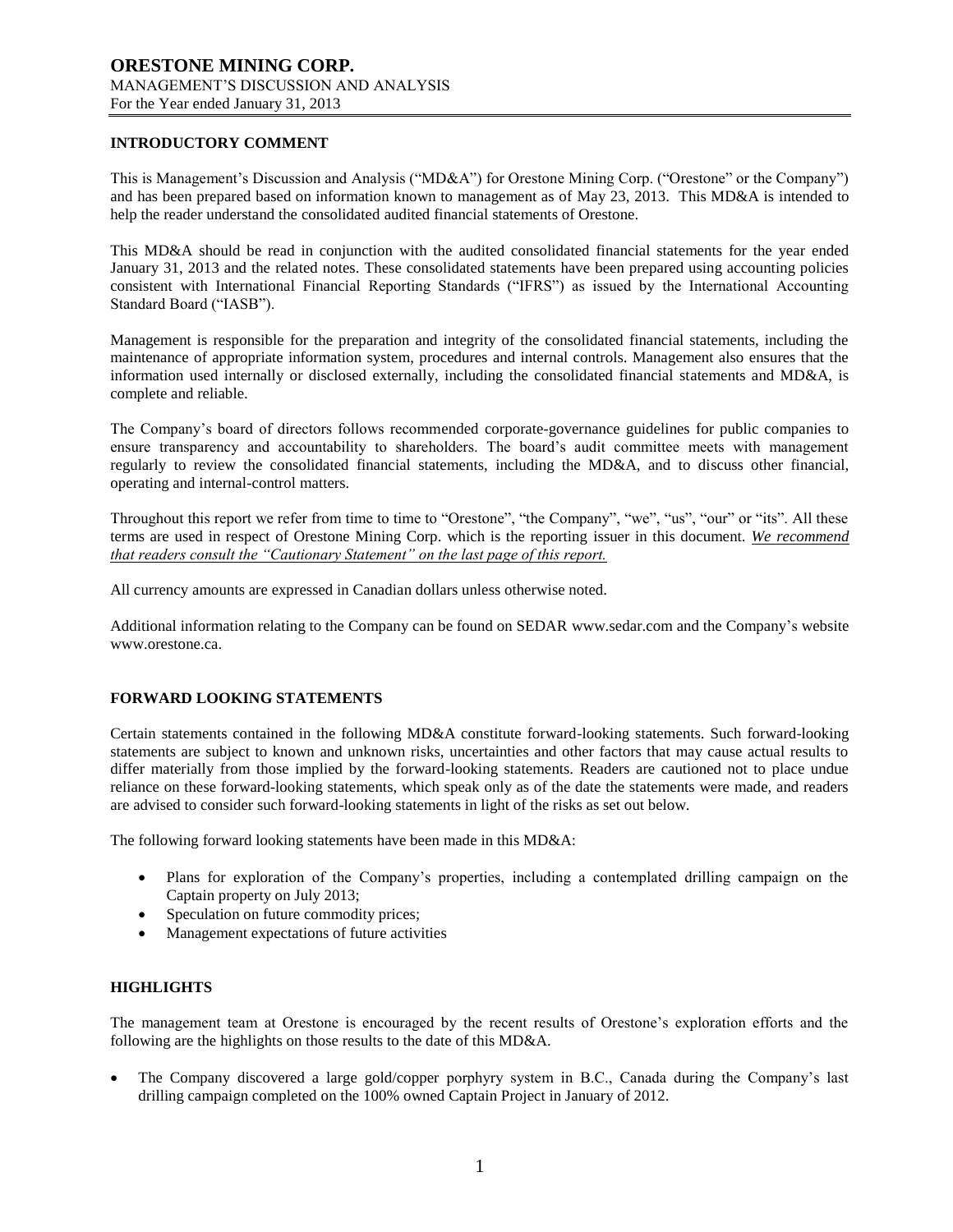- After a second drilling program in November 2012 on the Captain Project, the Company announced encouraging results, including the completion of a hole that intersected long intervals of copper and gold.
- The Company announced results of the ground magnetic survey at the Captain Project that confirmed the correlation of magnetic alteration and gold-copper mineralization intersected in drilling.
- The Company has 30 line kilometers of geophysics and 38 drill sites approved on the Captain Project by the BC Ministry of Energy and Mines.

#### **OUTLOOK**

The Company has planned exploration programs and continues to have field and data reviews of all its properties to assist the Company's determination of the best course of action for each of them.

#### **DESCRIPTION OF BUSINESS AND OVERALL PERFORMANCE**

Orestone Mining Corp. is a junior mineral exploration company incorporated on April 30, 2007 and subsequently listed on the TSX Venture Exchange under the trading symbol "ORS" on March 11, 2008. The Company's exploration strategy has emphasized copper-gold and gold projects in the Quesnel Terrane of British Columbia. The Quesnel Terrane, which extends from the US border to Northern B.C., hosts numerous mines and many developing bulk tonnage copper-gold prospects such as those on the Mt. Milligan and Kwanika properties in North-central B.C., as well as sediment-hosted gold mineralization on the Spanish Mountain and Frasergold properties in South-central B.C.

On September 18, 2012 the Company completed a share consolidation on the basis of 4:1 consolidation of the common shares of the Company. All references to number of shares and per share amounts have been retroactively restated to reflect the share consolidation. The Company's shares are listed on the TSX-Venture Exchange.

On October 23, 2012 the Company completed a non-broker private placement for aggregate proceeds of \$2,000,000.

#### **RESULTS OF OPERATIONS - MINERAL PROPERTIES**

To best understand Orestone's financial results, it is important to gain an appreciation for the significant events, transactions and activities which occurred on its mineral properties during and subsequent to the reporting period. These are summarized below.

#### **Captain Property**

Orestone owns 100% of the 41,659 hectare land position royalty free located within the Cariboo and Omineca Mining Divisions. The property is centered about 43 kilometers northeast of Fort St. James in the Nechako Plateau area of north-central British Columbia.

The Captain Property and surrounding lands contain many airborne magnetic-high anomalies on ground previously worked by Placer Dome, Noranda and several junior resource companies during 1989 to 1996. Numerous airborne magnetic-high targets in the Quesnel Terrane are known to be related to underlying intrusions important for their relationship with copper-gold porphyry deposits such as Thompson Creek Metals' Mt. Milligan deposit immediately north of the Captain Property. Induced polarization ("IP") surveys over the airborne magnetic highs are a key method of identifying drill targets on the largely overburden covered Captain Property. Between 2008 and 2010, the Company undertook geochemical sampling, induced polarization and ground magnetic surveys, and limited percussion and diamond drilling. Detailed results are filed on Sedar.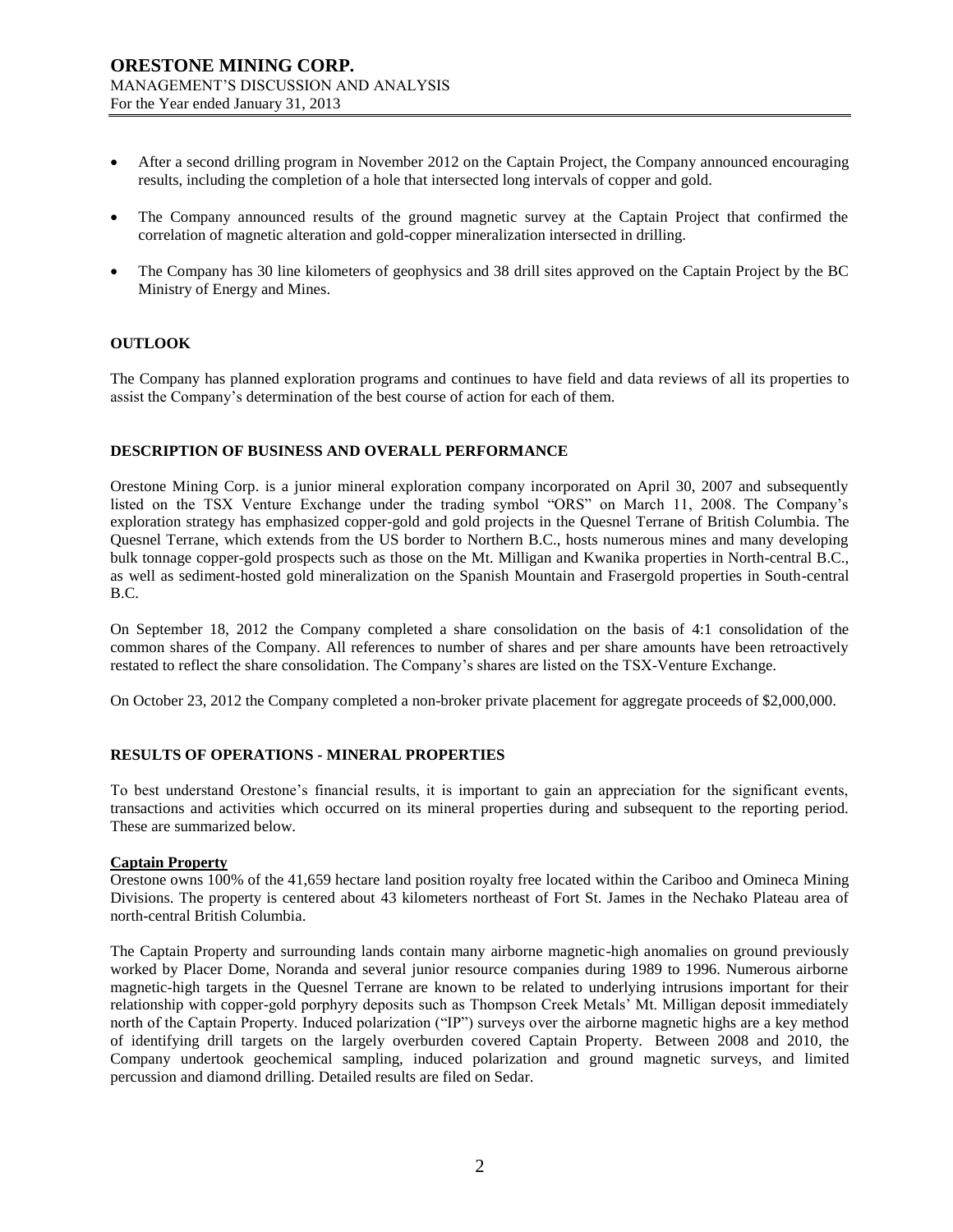## **ORESTONE MINING CORP.** MANAGEMENT'S DISCUSSION AND ANALYSIS For the Year ended January 31, 2013

In August, 2011 Orestone completed an IP/Resistivity and ground magnetics survey that consisted of a total of 30 kilometers of survey in six lines spaced 400 meters apart and was designed to expand upon previous geophysical surveys along logging roads. The objective of the survey was to better define the potential for copper-gold sulphide mineralization in the area surrounding diamond drill hole 09-05 which encountered potassic-altered volcanic and intrusive rocks. This vertical drill hole reached a depth of 137 meters with the last 3.1 meters encountering mineralized breccia grading 0.21 per cent copper and 0.35 grams per tonne (g/t) gold.

The results of the survey completed by Peter E. Walcott & Associates show three separate IP chargeability anomalies that flank magnetic high anomalies. The IP anomalies have widths of 1,000 meters or more that remain open, thus have yet to be fully outlined. The principal IP chargeability anomaly in the central portion of the survey area currently measures 1,000 meters by more than 4,000 meters and corresponds with a resistivity high. This coincident chargeability and resistivity high area is located on the western flank of a magnetic high interpreted to be a magnetitebearing intrusive measuring 1,000 to 2,000 meters wide and in excess of five kilometers in strike length. This geophysical signature covering the central IP/resistivity high target on the Captain project is similar in nature to the geophysical signature of the MBX copper-gold deposit at Mt. Milligan. The geophysical report by Peter E. Walcott & Associates also recommends additional work to define anomalies that are located to the east and west of the current grid area.

In the area of the geophysical anomalies the Company has a total of 38 drill hole sites permitted. In December of 2011, the Company initiated a diamond drilling program that was completed in January 2012. The drill program consisted of 4 holes totaling 1,275 meters with the objectives to test the previously described anomalies. Overburden depth from all the drill holes was relatively uniform, averaging 45 meters, which is consistent with overburden depth from the previous drill hole 09-05 The best results from the drilling are found in drill hole C11-01 that consisted of 0.23 g/t gold and 0.03% copper over 87 meters that included 0.298 g/t gold and 0.09% copper over 43 meters.

The drill program was successful in confirming the presence of copper and gold mineralization within a sequence of altered rocks consistent with that found in economic copper-gold porphyry systems. To confirm the presence of favorable alteration, a suite of samples from three holes were sent out for petrographic analysis. The results of this study support the Company`s interpretation that the alteration pattern from the drilling is indicating potential for economic mineralization and that more drilling is warranted.

In the fourth quarter of 2012 the Company completed 912.8 metres of diamond drilling in three holes in the East Mag or Admiral Target Area.

Vertical Hole C12-05 located 100 meters west of C11-01 was drilled to depth of 550.17 metres. The hole intersected bedrock at 63.7m; from 63.7m-150m sericite-carbonate altered volcanic rocks with 1-5% pyrite and minor chalcopyrite (copper mineral) were intersected; from 150m-550m moderate to strong potassic feldspar-biotite and sericite-carbonate altered volcanics and monzonite porphyry dykes with finely disseminated magnetite-pyritechalcopyrite and blebby chalcopyrite and finely disseminated chalcopyrite in potassic feldspar altered veins and flooded zones. Magnetite is disseminated throughout and is associated with zones of pervasive, felted secondary biotite. The above described four hundred meter mineralized intercept of finely disseminated and locally coarse blebby chalcopyrite increases in intensity down hole and remains open at depth.

Hole C12-05 returned two significant intervals of strong gold mineralization; the upper zone grading 0.65 g/t gold and 0.06% copper (on an uncut basis) over 118.8 meters and the lower zone grading 0.41 g/t gold and 0.07% copper (on an uncut basis) over 164.6 meters. The mineralization in hole C12-05 remains open to depth and analytical results are tabled below.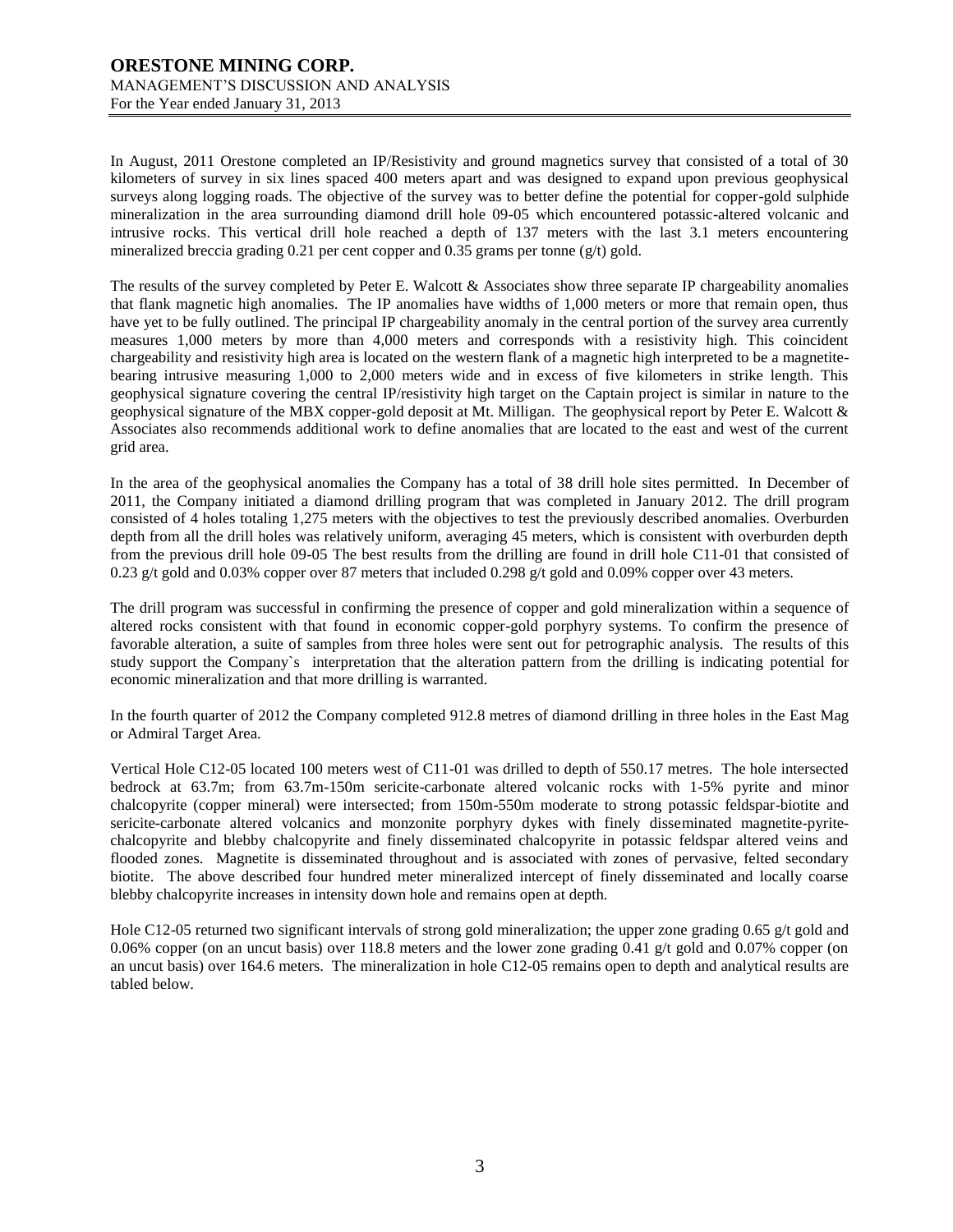For the Year ended January 31, 2013

| <b>Hole C12-05</b> | From/To<br>(meters) | Length<br>(meters) | Copper<br>(percent) | Gold<br>grams/tonne |
|--------------------|---------------------|--------------------|---------------------|---------------------|
| Upper zone         | 88.1-206.9          | 118.8              | 0.06                | 0.65                |
| Incl.              | 152.1-161.2         | 9.1                | 0.27                | 6.46                |
| Lower zone         | 377.6-542.2         | 164.6              | 0.07                | 0.41                |
| Incl.              | 499.5-505.6         | 6.1                | 0.51                | 4.45                |
| Upper zone*        | 88.1-206.9          | 118.8              | 0.06                | 0.30                |
| Lower zone*        | 377.6-542.2         | 164.6              | 0.07                | 0.32                |

\*High Gold Values Cut to 1.6 g/t

In January of 2013, the Company conducted a detailed 130 kilometer ground magnetic survey that was completed in February 2013. The magnetic survey was designed to define the magnetic anomaly within the area of the recent drill discovery of significant gold/copper mineralization.

This magnetic survey was successful in in identifying new magnetic anomalies. Drilling conducted in late 2012 intercepted disseminated gold-copper mineralization associated with magnetic monzonite dyke swarms and strong potassic alteration conforming to the classic alkalic porphyry model. The data generated from the magnetic survey has defined the size and shape of the magnetic targets which are also related to moderate IP chargeability highs in excess of 10mV/V (millivolts/volts). Combined, this data has defined compelling drill targets which will allow future drilling efforts to focus on the magnetite/gold association.

The survey on the West Mag target area outlined three large magnetic highs over a northwesterly trending area measuring 2500m x 5000m, the largest and most significant, T9 measures 1000m x 4000m with a northwesterly strike length. These large targets lie four km to the west of the Admiral target. To date no drilling has been conducted in this area and it is believed they represent magnetite-potassic alteration and magnetic monzonite intrusives.

The Company is currently preparing budgets and exploration plans for a 2013 exploration program. It is contemplated that a drilling campaign could commence in July of 2013.

## **Todd Property**

The Todd Property is located in the Skeena Mining Division of North-west British Columbia, approximately 35 km North-east of the town of Stewart. The property is within the Jurassic Hazelton Group volcano-sedimentary rock package. This geological environment hosts several large and significant mineral deposits including the Granduc Mine (historic resource and production of: 39MM Tonnes at 1.73% Cu with minor silver, gold, and zinc), Eskay Creek Mine (historic production of: 2.2MM Tonnes at 46 g/T Au and 2200 g/T Ag), and the Kerr-Sulphurets-Mitchell deposit (indicated and inferred resources of: 1,750 MM Tonnes at 0.60  $g/T$  Au, 0.21% Cu). The Company believes that the Todd Property has the potential to host significant mineral deposits of a type consistent with the other known deposits in the district. These include Besshi and Kuroko type massive sulfide copper-zinc, epithermal gold-silver, and porphyry copper-gold deposits.

On April 30, 2010, Orestone signed the Todd Creek Joint Venture Agreement with Goldeye and Polar and became the Manager of the Joint Venture, in which it holds a 51% interest, acquired through the purchase of Intuitive Exploration Inc. ("Intuitive"). The Company completed the acquisition with Intuitive on June 3, 2010 by way of a share exchange. As of June 3, 2010 Intuitive was the Company's wholly-owned subsidiary and the Company is the parent of Intuitive. The principle asset of Intuitive is the 51% ownership in the Todd Creek Venture. Under the Todd Creek option agreement, the Company earned its 51% interest in the Todd Property by making payments on the property aggregating \$180,000, issuing 170,000 shares and by incurring expenses related to the Todd Creek Property aggregating \$2,500,000. Geofine has a net smelter return royalty in the amount of 2.5%. The Todd Creek Joint Venture pays a \$25,000 advance on the above royalty to Geofine every November.

Pursuant to an option agreement dated August 19, 2008 between Intuitive and Mr. Kelly Funk, the Todd Creek Joint Venture also held an option to acquire 100% of the Kelly Funk Property, which is adjacent to and east of the Todd Property. Under the option agreement, the Todd Creek Joint Venture could earn 100% of the property by making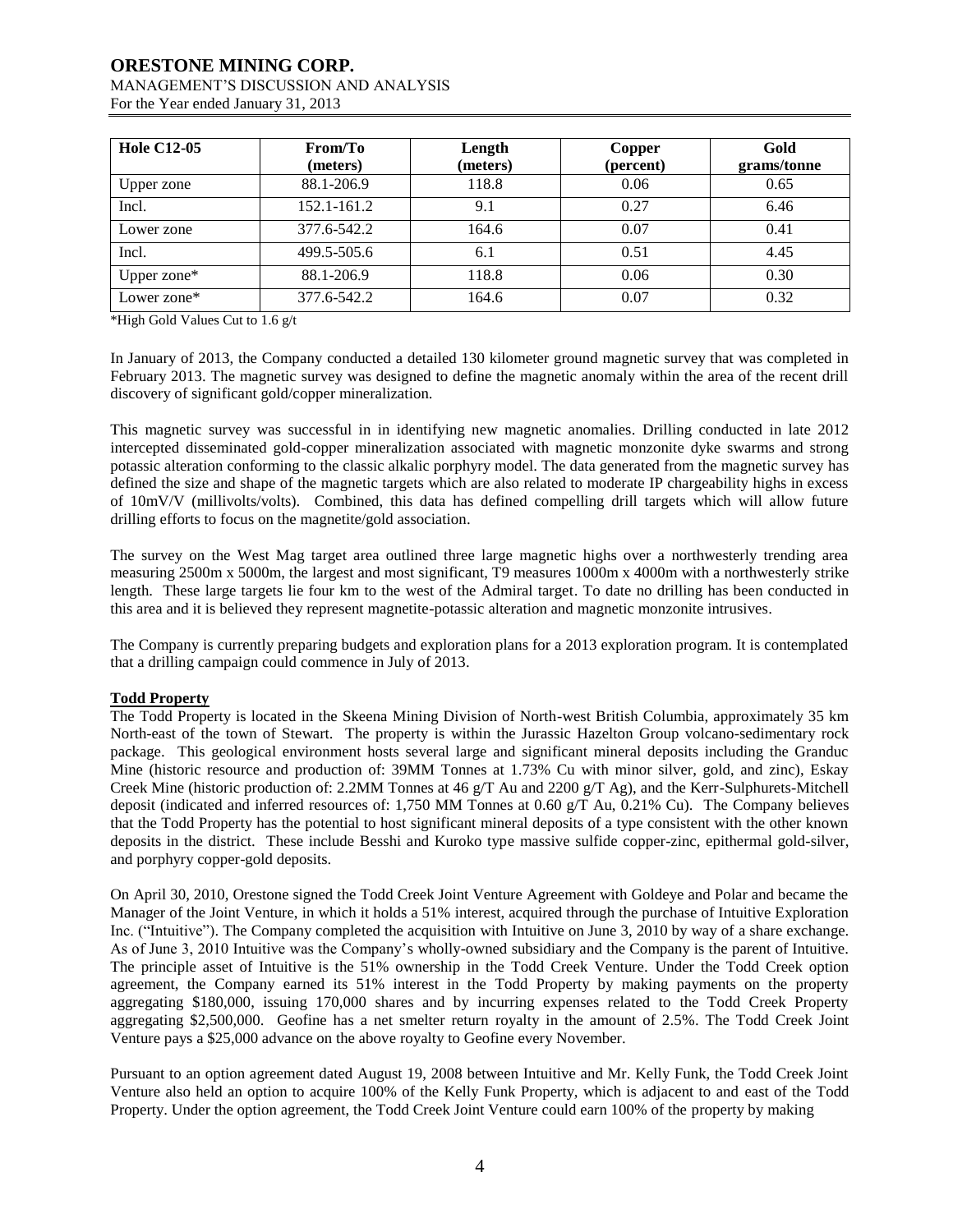payments of \$450,000 and issuing 350,000 shares. Intuitive paid \$65,000 and issued 65,000 common shares. On October 22, 2010, Orestone on behalf of the Joint Venture issued 50,000 shares in the capital of the Company to Mr. Funk (49% was reimbursed to the Company by the Joint Venture Partners) and the Joint Venture made the required 2010 payment of \$75,000. If Intuitive acquires the property, Intuitive has agreed to pay a net smelter return royalty of 2.0%. The royalty may be purchased at any time during the four year period following the grant of the royalty in 0.5% increments at \$750,000 per increment. On September 26, the Company, after review of its holdings and with the consent of its Joint Venture Partners, dropped its option on the property and has no further obligations under the option agreement.

Dr. Mark Fedikow of Mount Morgan Resources Ltd. completed a NI 43-101 technical report on the Todd Property and the Todd Creek Report has been filed on SEDAR at [www.sedar.com.](http://www.sedar.com/) The author of the Todd Creek Report, Dr. Fedikow, is an independent Qualified Person under NI 43-101.

## **LaForce Property**

The 100% owned LaForce Project consists of 47 square kilometers located approximately 20 kilometers east of Northgate Minerals Kemesss copper-gold mine in northern British Columbia.

The LaForce project falls within the Quesnel Terrane and straddles the contact between an Early Jurassic batholith of monzonitic to quartz dioritic composition in the west and Upper Triassic Takla Group basic to intermediate flows, breccias and tuffs and minor sedimentary rocks in the east. Previous surface work by Orestone has defined a zone of gold mineralization that has a strike length of more than 2 kilometers with widths up to 50 meters that roughly parallels this contact. Mineralization discovered to date is typically found within moderately to locally well-developed quartz stockwork/vein zones hosted by strongly pyritized and silica-sericite altered clastic sediments. These zones of quartz veins up to 20 cm wide carry variable amounts of pyrite, listwanite and minor chalcopyrite and lesser galena and may in part be stratabound.

Highlights of previous surface sample programs include 17.7 g/t gold over a 5 meter width and 10.6 g/t gold over a 2 meter width. These two samples were collected 700 meters apart along strike of the interpreted mineralized zone and are located at the hanging wall contact of the structure. Additional rock and soil sampling show the potential for the zone over a strike length of 2 kilometers.

In September 2011 the Company completed additional surface exploration that consisted of channel sampling across the area where outcrop sampling had returned a gold value of 17.7 g/t over 5.0 meters, and additional channel sampling along the 900 meter strike length of the interpreted structural zone that hosts gold mineralization. Sampling did show results anomalous in gold but did not confirm the grades that resulted from previous sampling.

The program was cut short due to bad weather that limited accessibility.

On February 1, 2012 a number of claims that were part of the La Force property were allowed to expire. The three remaining claims that comprise the La Force property now total 1,057 hectares.

## **Lay Property**

Mineral claims comprising the Lay Property were allowed to lapse on September 1, 2012 due to the grassroots nature of the prospect and a desire of management to focus on the Captain project.

#### **Connor Creek Property**

The Company entered into an arm's length letter agreement dated November 10, 2009 with Kootenay Gold Inc ("Kootenay"), a publicly traded company on the TSX Venture Exchange (TSX-V:KTN), for the acquisition of an option to earn 60% of Kootenay's 100% interest in the Connor Creek gold property in the Nelson Mining Division, Southeastern British Columbia.

Pursuant to the Letter Agreement, Orestone could earn 60% of Kootenay's 100% interest in the Connor Creek Property by: (i) expending \$1,000,000 on the Property prior to November 10, 2013 including \$150,000 in exploration costs by November 10, 2010; and (ii) delivering to Kootenay an aggregate 750,000 shares of Orestone by November 10, 2013 including 150,000 shares on acceptance of the Letter Agreement by the TSX Venture Exchange.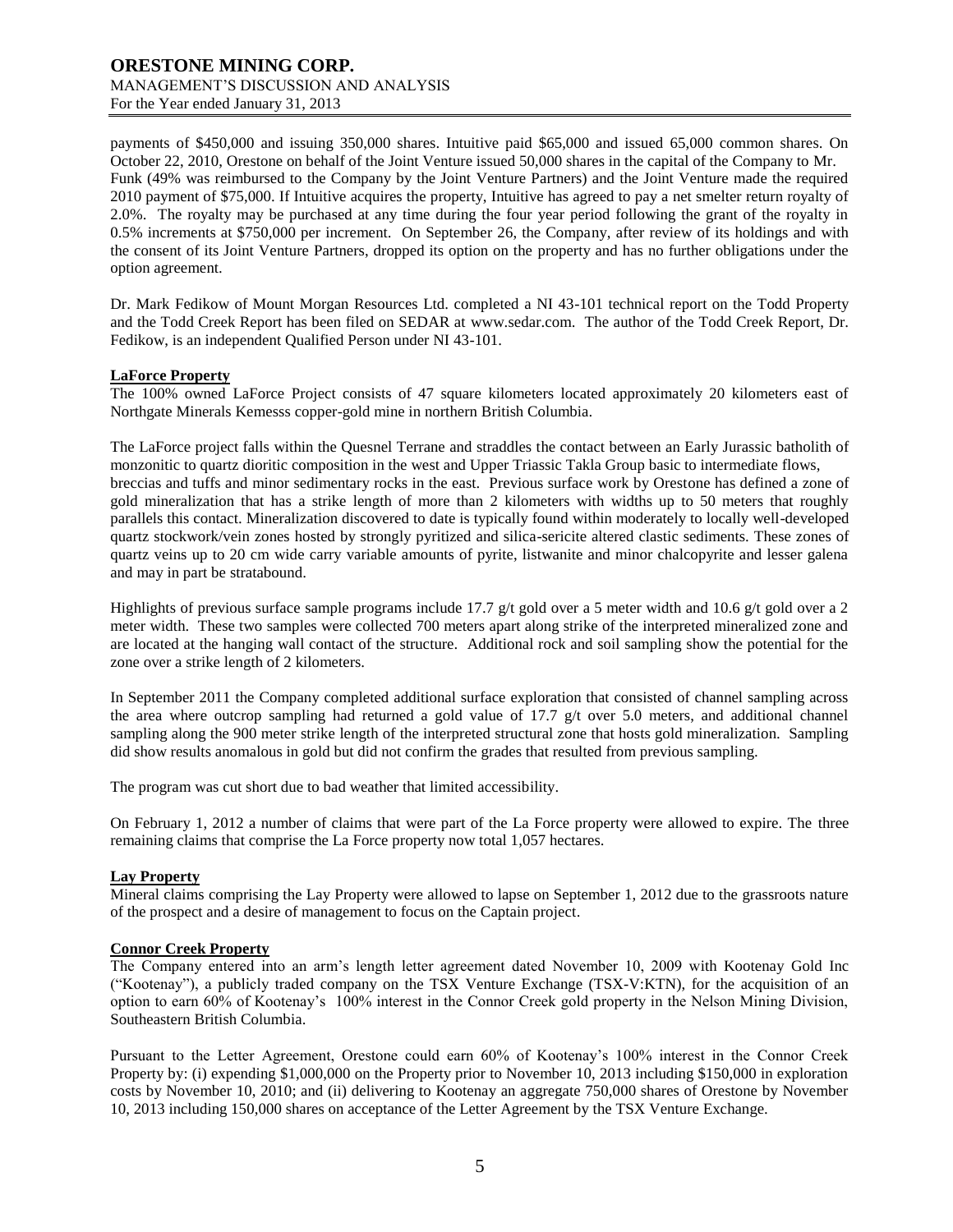Upon making the foregoing expenditures and share payments, Orestone will have earned an undivided 60% interest in the Connor Creek Property. Orestone has made the initial 150,000 share payment and incurred exploration costs in excess of \$300,000, which satisfies the terms of the agreement through to November 10, 2010. Subsequently on November 9, 2010, the Company issued an additional 150,000 shares to Kootenay in order to maintain the option until November 2011. In addition, the Company is required to incur \$50,000 of exploration expenditures by November 10, 2011.

On September 8, 2011, the Company, after review of its holdings, dropped its option on Connor Creek Property and has no further obligations under the option agreement.

#### **QUALIFIED PERSON**

The technical information reported in this MD&A has been reviewed and approved by Mr. Ross Zawada P. Geo., the Company's Exploration Manager. Mr. Zawada is a Professional Geoscientist and member of the Professional Engineers and Geoscientist Association of British Columbia (APGEBC) and a qualified person as defined by NI 43- 101.

#### **IMPAIRMENT OF LONG-LIVED ASSETS**

The Company completed an impairment analysis as at January 31, 2013, which considered the indicators of impairment in accordance with IFRS 6, "Exploration for and Evaluation of Mineral Resources," and IAS 36, "Impairment of Assets". Management concluded that other than the \$162,502 write-off on the termination of the options on the Kelly Funk and the Connor Creek Properties in the second quarter of fiscal 2012, no other impairment charge was required because:

- there have been no significant changes in the legal factors or climate that affects the value of the properties;
- all property rights remain in good standing;
- there have been no significant changes in the projections for the properties;
- exploration results continue to be positive;
- the Company intends to continue its exploration and development plans on its properties.

#### **RISKS AND UNCERTAINTIES**

Below are some of the risks and uncertainties that the Company faces.

#### *Industry*

The Company is engaged in the exploration of mineral properties, an inherently risky business. There is no assurance that a mineral deposit will ever be discovered and economically produced. Most exploration projects do not result in the discovery of commercially mineable ore deposits. If market conditions make financings difficult, it may be difficult for the Company to find joint venture partners. The Company may be unsuccessful in identifying and acquiring projects of merit.

#### *Mineral resource estimates*

The estimation of reserves and mineralization is a subjective process and the accuracy of any such estimates is a function of the quality of available data and of engineering and geological interpretation and judgment. No assurances can be given that the volume and grade of reserves recovered and rates of production will not be less than anticipated.

#### *Gold and metal prices*

The price of gold is affected by numerous factors including central bank sales, producer hedging activities, the relative exchange rate of the U.S. dollar with other major currencies, supply and demand, political, economic conditions and production levels. In addition, the price of gold has been volatile over short periods of time due to speculative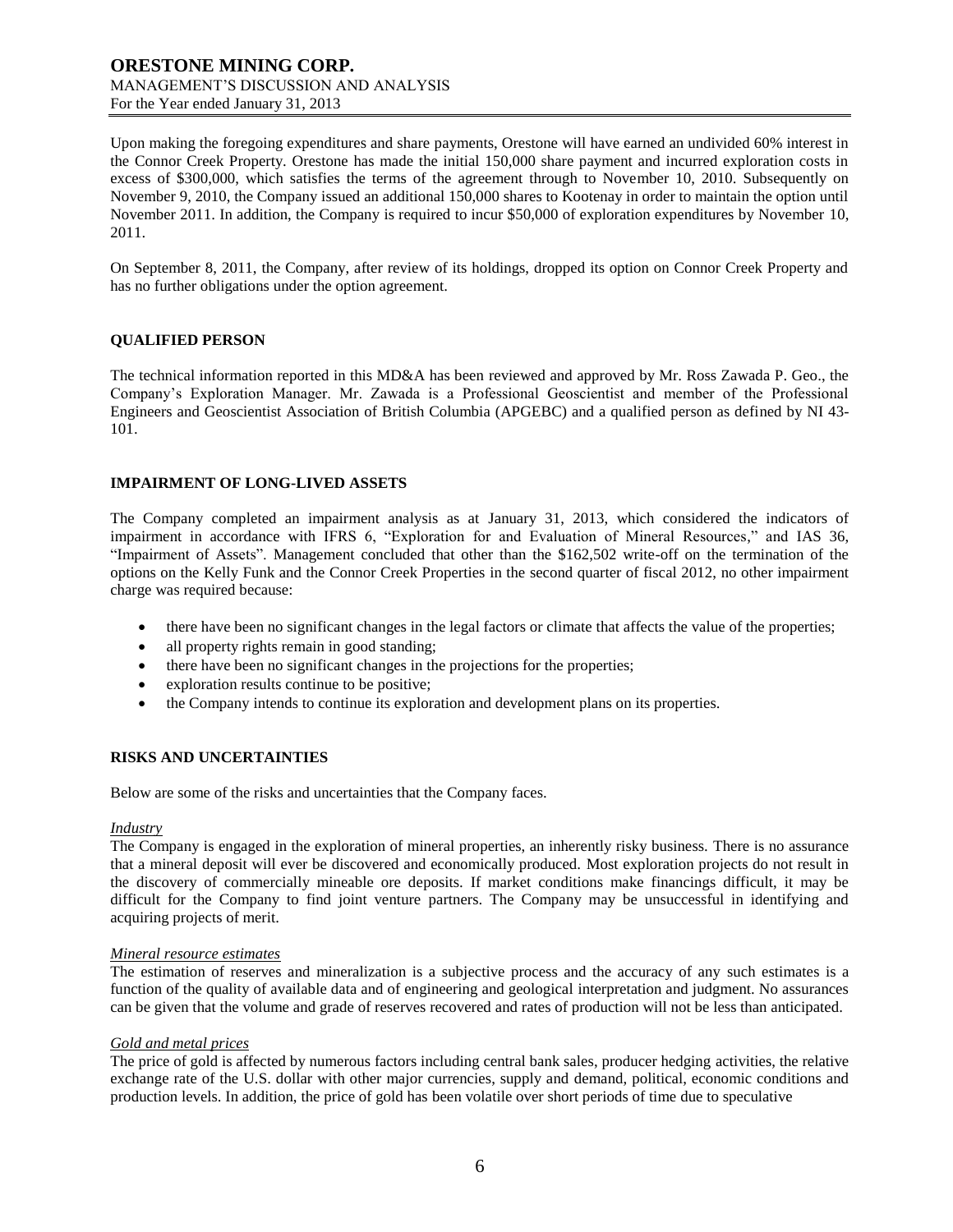For the Year ended January 31, 2013

activities. The prices of other metals and mineral products that the Company may explore have the same or similar price risk factors.

#### *Cash flows and additional funding requirements*

The Company currently has no revenue from operations. If any of its exploration programs are successful and optionees of properties complete their earn-in, the Company would have to provide its share of ongoing exploration and development costs in order to maintain its interest or be reduced in interest or to a royalty interest. Additional capital would be required to put a property into commercial production. The sources of funds currently available to the Company are equity capital or the offering of an interest in its projects to another party. Current economic conditions have limited the Company's ability to access financing through equity markets and this has created significant uncertainty as to the Company's ability to fund ongoing operations for the next operating period.

#### *Environmental*

The Company's exploration and development activities are subject to extensive laws and regulations governing environment protection. The Company is also subject to various reclamation-related conditions. Although the Company closely follows and believes it is operating in compliance with all applicable environmental regulations, there can be no assurance that all future requirements will be obtainable on reasonable terms. Failure to comply may result in enforcement actions causing operations to cease or be curtailed and may include corrective measures requiring capital expenditures. Intense lobbying over environmental concerns by NGOs has caused some governments to cancel or restrict development of mining projects. Current publicized concern over climate change may lead to carbon taxes, requirements for carbon offset purchases or new regulation. The costs or likelihood of such potential issues to the Company cannot be estimated at this time.

#### *Laws and regulations*

The Company's exploration activities are subject to extensive federal, provincial, state and local laws and regulations governing prospecting, development, production, exports, taxes, labour standards, occupational health and safety, mine safety and other matters in all the jurisdictions in which it operates. These laws and regulations are subject to change, can become more stringent and compliance can therefore become more costly. The Company applies the expertise of its management, advisors, employees and contractors to ensure compliance with current laws.

#### *Title to mineral properties*

While the Company has investigated title to its mineral properties, this should not be construed as a guarantee of title. The properties may be subject to prior unregistered agreements or transfers and title may be affected by undetected defects. Unresolved native land claim issues in Canada may affect its properties in this jurisdiction in the future.

## *Possible dilution to present and prospective shareholders*

The Company's plan of operation, in part, contemplates the financing of its business by the issuance of securities and possibly, incurring debt. Any transaction involving the issuance of previously authorized but unissued shares of common stock, or securities convertible into common stock, would result in dilution, possibly substantial, to present and prospective holders of common stock. The Company may seek joint venture partners to fund in whole or in part exploration projects. This dilutes the Company's interest in properties. This dilution is undertaken to spread or minimize the risk and to expose the Company to more exploration plays. However, it means that any increased market capitalization or profit that might result from a possible discovery would be shared with the joint venture partner. There is no guarantee that the Company can find a joint venture partner for any property.

#### *Material risk of dilution presented by large number of outstanding share purchase options and warrants*

At January 31, 2013, there were 3,087,500 stock options outstanding. Directors and officers hold 2,493,250 of the options and 594,500 are held by employees and consultants of the Company. At January 31, 2013, there were 10,812,500 outstanding warrants with expiry dates from July 11, 2013 to October 23, 2013; and 1,041,250 outstanding finder's warrants exercisable until October 23, 2013.

## *Trading volume*

The relatively low trading volume of the Company's shares reduces the liquidity of an investment in its shares.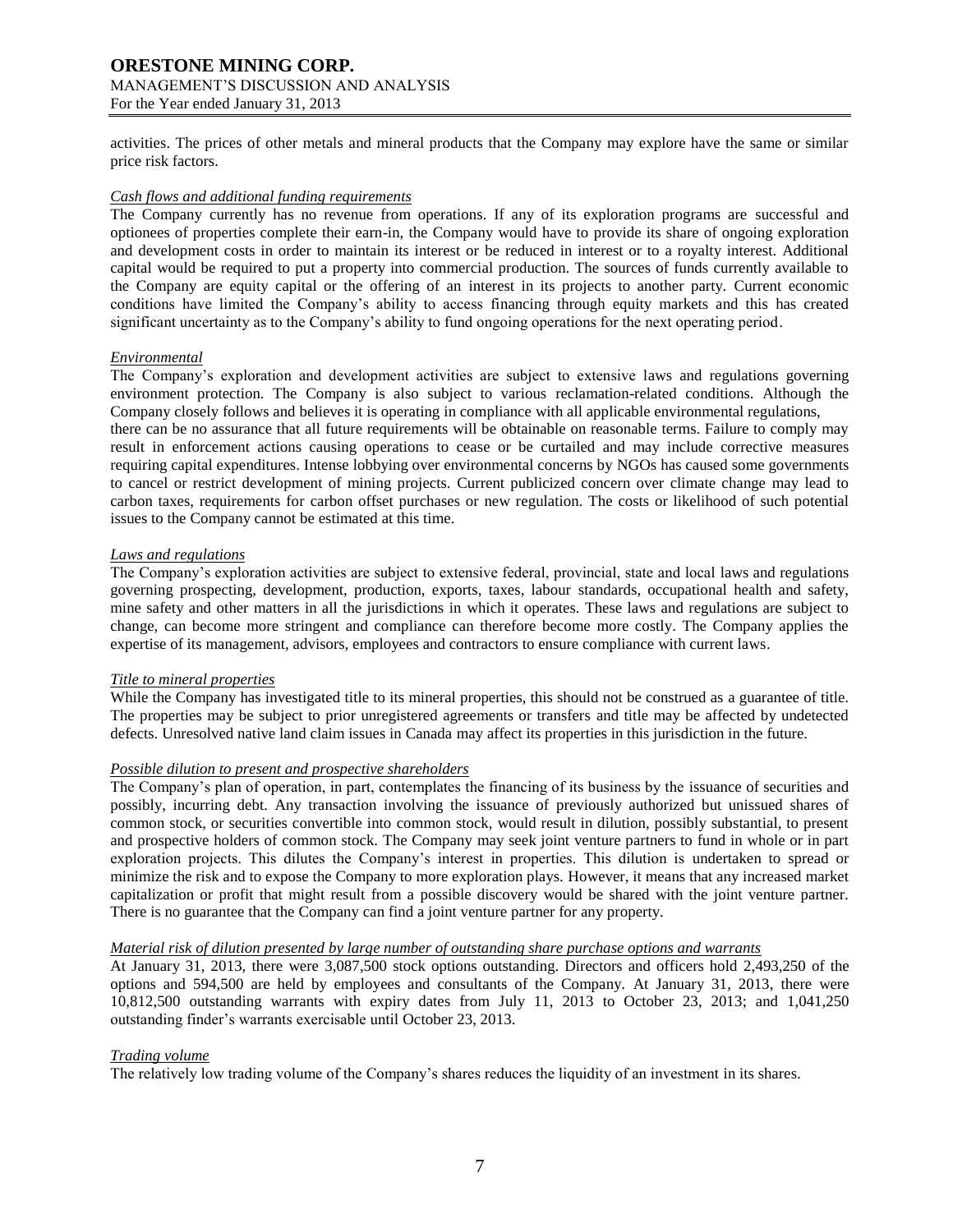#### *Volatility of share price*

Market prices for shares of early stage companies are often volatile. Factors such as announcements of mineral discoveries or discouraging exploration results, changes in financial results, and other factors could have a significant effect on share price.

#### *Competition*

There is competition from other mining exploration companies with operations similar to the Company's. Many of the companies with which it competes have operations and financial strength greater than the Company's.

#### *Dependence on management*

The Company depends heavily on the business and technical expertise of its management.

#### *Conflict of interest*

Some of the Company's directors and officers are directors and officers of other natural resource or mining-related companies. These associations may give rise from time to time to conflicts of interest. As a result of such conflict, the Company may miss the opportunity to participate in certain transactions.

## **SUMMARY OF SELECTED ANNUAL FINANCIAL INFORMATION**

|                                                                         | Year ended       | Year ended<br>January 31, 2013 January 31, 2012 | Year ended<br>January 31, 2011 |
|-------------------------------------------------------------------------|------------------|-------------------------------------------------|--------------------------------|
| Net sales/total revenues                                                | Under IFRS<br>\$ | Under IFRS<br>\$                                | <b>Under IFRS</b><br>\$        |
| Income (loss) before discontinued operations and<br>extraordinary items | (639,240)        | (913,700)                                       | (461,765)                      |
| Per share basis                                                         | (0.03)           | (0.02)                                          | (0.01)                         |
| Diluted per share basis                                                 | (0.03)           | (0.02)                                          | (0.01)                         |
| Net income or loss, total                                               | (639,240)        | (913,700)                                       | (461,765)                      |
| Per share basis                                                         | (0.03)           | (0.02)                                          | (0.01)                         |
| Diluted per share basis                                                 | (0.03)           | (0.02)                                          | (0.01)                         |
| Total assets                                                            | 4,942,130        | 3,689,866                                       | 3,048,235                      |
| Total long-term financial liabilities                                   |                  |                                                 |                                |
| Cash dividends declared per share                                       |                  |                                                 |                                |

## **SUMMARY OF QUARTERLY FINANCIAL INFORMATION**

| Fiscal quarter ended | Revenues*<br>S | <b>Net</b><br>income $(\text{loss})^{**}$ | Loss per share<br>from continuing<br>operations | <b>Net</b><br>comprehensive<br>income (loss) | <b>Net</b><br>income (loss)<br>per share<br>S |
|----------------------|----------------|-------------------------------------------|-------------------------------------------------|----------------------------------------------|-----------------------------------------------|
| $31$ -Jan-13         | Nil            | (326, 356)                                | (0.01)                                          | (233, 537)                                   | (0.01)                                        |
| $31-Oct-12$          | Nil            | (109, 631)                                | (0.00)                                          | (112,015)                                    | (0.00)                                        |
| $31$ -Jul-12         | Nil            | (114, 919)                                | (0.00)                                          | (114, 919)                                   | (0.00)                                        |
| $30$ -Apr-12         | Nil            | (178, 769)                                | (0.00)                                          | (178, 769)                                   | (0.00)                                        |
| $31$ -Jan-12         | Nil            | (352,901)                                 | (0.00)                                          | (352, 901)                                   | (0.00)                                        |
| $31-Oct-11$          | Nil            | (280,701)                                 | (0.00)                                          | (280,701)                                    | (0.00)                                        |
| $31 -$ Jul $-11$     | Nil            | (245, 547)                                | (0.01)                                          | (245, 547)                                   | (0.01)                                        |
| $30$ -Apr-11         | Nil            | (34, 551)                                 | (0.01)                                          | (34, 551)                                    | (0.00)                                        |

Revenues exclude interest income.

\*\* Net income (loss) before income taxes.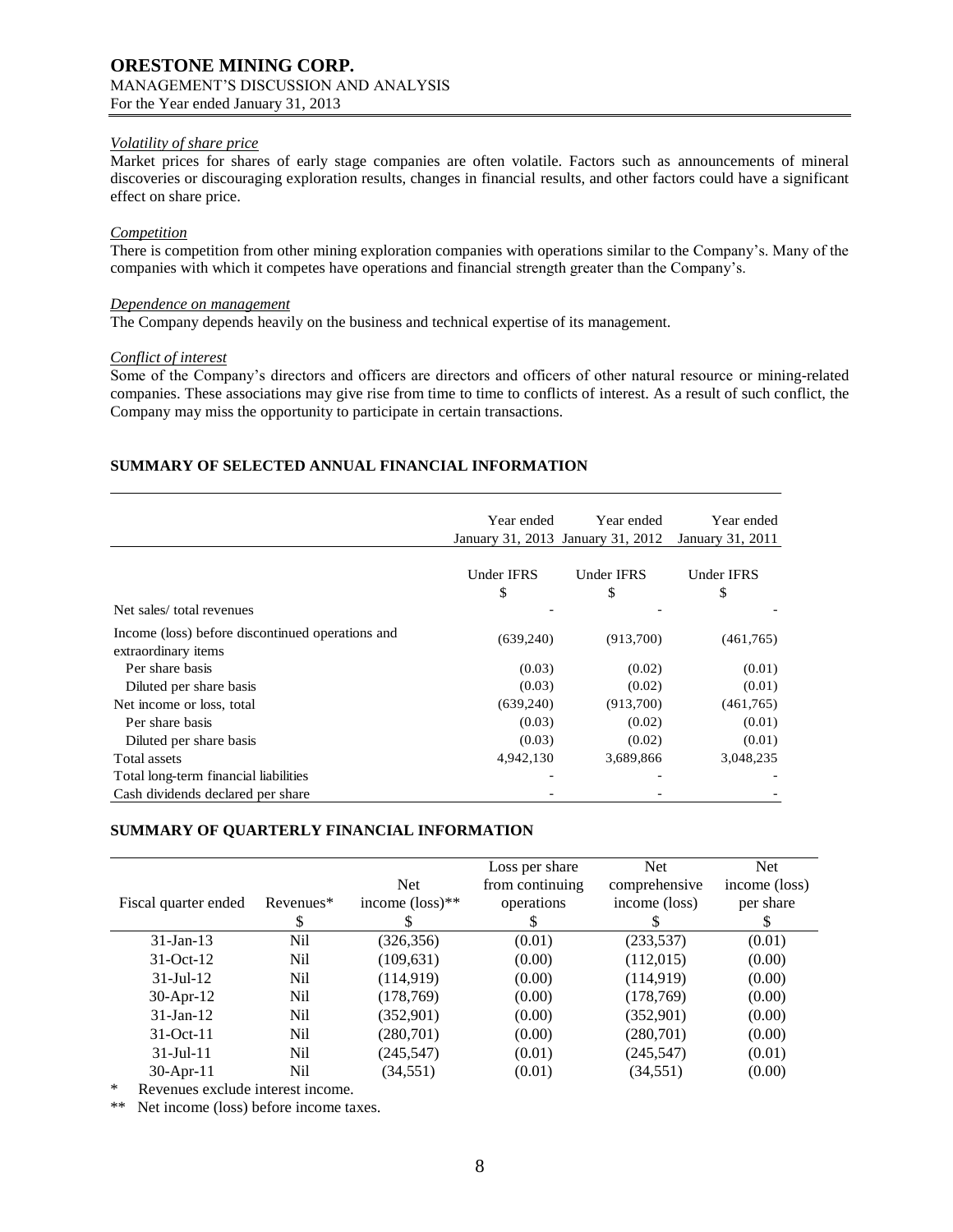*Results of operation for the three months ended January 31, 2013 compared to the three months ended January 31, 2012:*

For the quarter ended January 31, 2013 the Company recorded a net comprehensive loss of \$233,537 (loss per share -\$0.01) compared to \$352,901 (loss per share - \$0.00) in the fourth quarter of fiscal 2012.

During the three months ended January 31, 2013, the Company incurred \$326,356 (2012 - \$255,061) in general and administrative expenses, of which \$146,240 (2012 - \$103,072) relates to non-cash share-based payments expense for options vested during the period and non-cash depreciation of \$Nil (2012 - \$286).

Excluding the non-cash items, the Company's general and administrative expenses amounted to \$180,116 compared to 2012's \$151,703, an increase of \$28,413. The increase was primarily due to an increase in miscellaneous office expenses of \$26,127 due to the increase administrative expenses following the company's share consolidation and the completion of the private placement, as well as an increase of rent due to an increase of office space leased. Other administrative expenditures varied over the periods but the overall effect of these variances was not material.

*Results of operation for the year ended January 31, 2013 compared to the year ended January 31, 2012:*

During the year ended January 31, 2013, the Company incurred losses of \$639,240 (\$0.03 loss per share) compared to a net loss of \$913,700 (\$0.07 loss per share) for the same period in fiscal 2012.

During the year ended January 31, 2013, the Company incurred \$729,675 (2012 - \$548,470) in general and administrative expenses, of which \$242,332 (2012 - \$143,974) relates to non-cash share-based expense for options vested during the period and non-cash depreciation of \$453 (2012 - \$1,144).

Excluding the non-cash items, the Company's general and administrative expenses amounted to \$486,890 compared to 2012's \$403,352, an increase of \$83,538. The increase was primarily due to the Company's increase of salaried employees (2013 – \$184,459; 2012 – \$144,466), the increase of leased office space and the increase of management and administration expenses  $(2013 - $108,103; 2012 - $53,952)$ , the increase of project investigation expenses  $(2013 -$ \$11,524; 2012 – \$3,426), offset by the decrease in management, consulting and professional fees paid for consulting services provided to the Company (2013 - \$54,529; 2012 - \$73,962). Other administrative expenditures varied over the periods but the overall effect of these variances was not material.

During the year ended January 31, 2013, the Company spent \$131,048 in exploration costs compared to \$337,475 exploration costs incurred in the same period in fiscal 2012.

## **LIQUIDITY AND CAPITAL RESOURCES**

At January 31, 2013, the Company had current assets of \$1,393,913 and current liabilities of \$329,248 (January 31, 2012 - \$512,470 and \$478,292 respectively). Working capital was \$1,064,665 (January 31, 2012 – working capital of \$34,178). Cash totaled \$1,037,813 as at January 31, 2013, an increase of \$847,654 from \$190,159 as at January 31, 2012. The increase was a result of (a) \$1,888,966 (2012 - \$925,368) net proceeds from the issuance of common shares pursuant to a non-brokered private placements; offset by (b) \$910,264 (2012 - \$394,080) spent in settling of accounts payable and operating activities and b) \$131,048 (2012 - \$337,475) spent on the Company's mineral properties.

The Company has obligations pursuant to option agreements it has entered into. The Company has no contractual commitments to satisfy these obligations, however it would forfeit any interest it may have earned to that date should it decide not to satisfy these obligations. Detailed terms of those agreements and the obligations are included in the financial statements.

Management estimates that the current cash position and future cash flows from warrants and options will be sufficient for the Company to carry out its anticipated exploration and operating plans through the end of its fiscal 2014.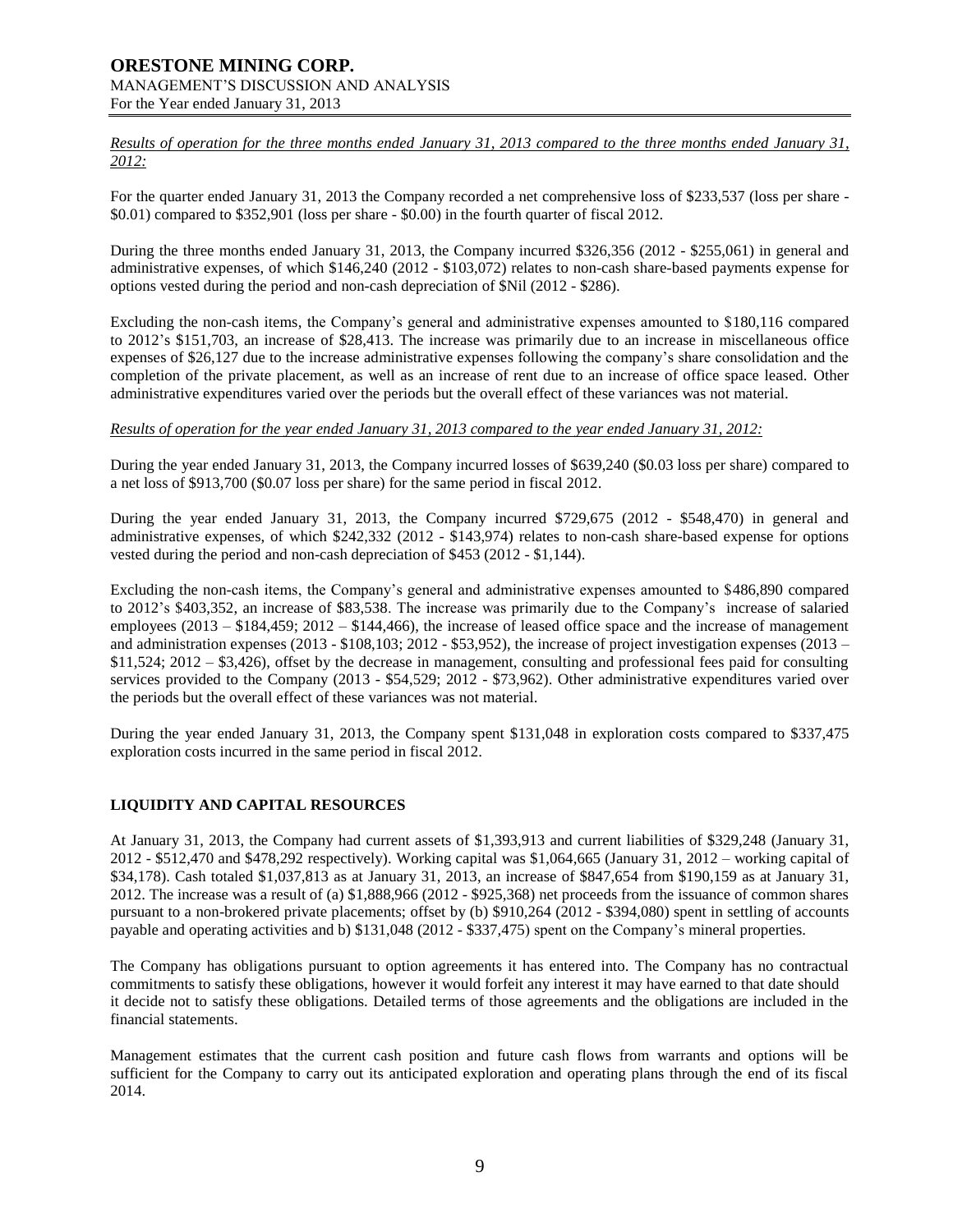## **OFF BALANCE SHEET ARRANGEMENTS**

The Company has no off-balance sheet arrangements that would potentially affect its operations or financial condition of the Company.

#### **OUTSTANDING SHARE DATA**

#### Common Shares

The authorized share capital of the Company consists of an unlimited number of common shares without par value.

On September 18, 2012 the Company completed a share consolidation in the basis of four (4) pre-consolidation shares for one (1) post-consolidation common share of the Company. All references to number of shares and per share amounts have been retroactively restated to reflect the share consolidation.

On October 23, 2012 the Company completed a non-brokered private placement for gross proceeds of \$2,000,000. The Company issued an aggregate of 19,175,000 common shares for cash and 220,500 common shares for finder's fees.

|                  | Number of common shares<br>issued and outstanding | <b>Share Capital Amount</b> |
|------------------|---------------------------------------------------|-----------------------------|
| January 31, 2012 | 16.397.323                                        | 4.709.009                   |
| January 31, 2013 | 35,792,823                                        | 6,006,679                   |
| May 23, 2013     | 35,792,823                                        | 6,006,679                   |

Stock options

The Company has adopted an incentive share option plan for its directors, officers, employees and consultants under which the Company may gran options to acquire a maximum number of common shares equal to 10% of the total issued and outstanding common shares of the Company.

On April 15, 2012, 75,000 incentive stock options at an exercise price of \$0.40 were granted to a consultant of the Company. These options are exercisable until April 15, 2013. These stock options vest immediately.

On October 26, 2012, 2,372,000 incentive stock options at an exercise price of \$0.15 were granted to directors, officers and consultants of the Company. These options are exercisable until October 26, 2017. The options vest at a rate of 25% on February 26, 2013 and at a rate of 25% every three months thereafter.

On September 9, 2011, the Company granted stock options to directors and consultants of the Company to purchase an aggregate of 620,000 common shares at a price of \$0.42 per share, exercisable until September 29, 2015. The options vest at a rate of 25% on December 9, 2011 and at a rate of 25% every three months thereafter.

On September 30, 2011, the Company granted stock options to directors and consultants of the Company to purchase an aggregate of 50,000 common shares at a price of \$0.40 per share, exercisable until September 29, 2015. The options vest at a rate of 25% on December 9, 2011 and at a rate of 25% every three months thereafter.

As at January 31, 2013 a total of 3,087,500 stock options were outstanding as follows: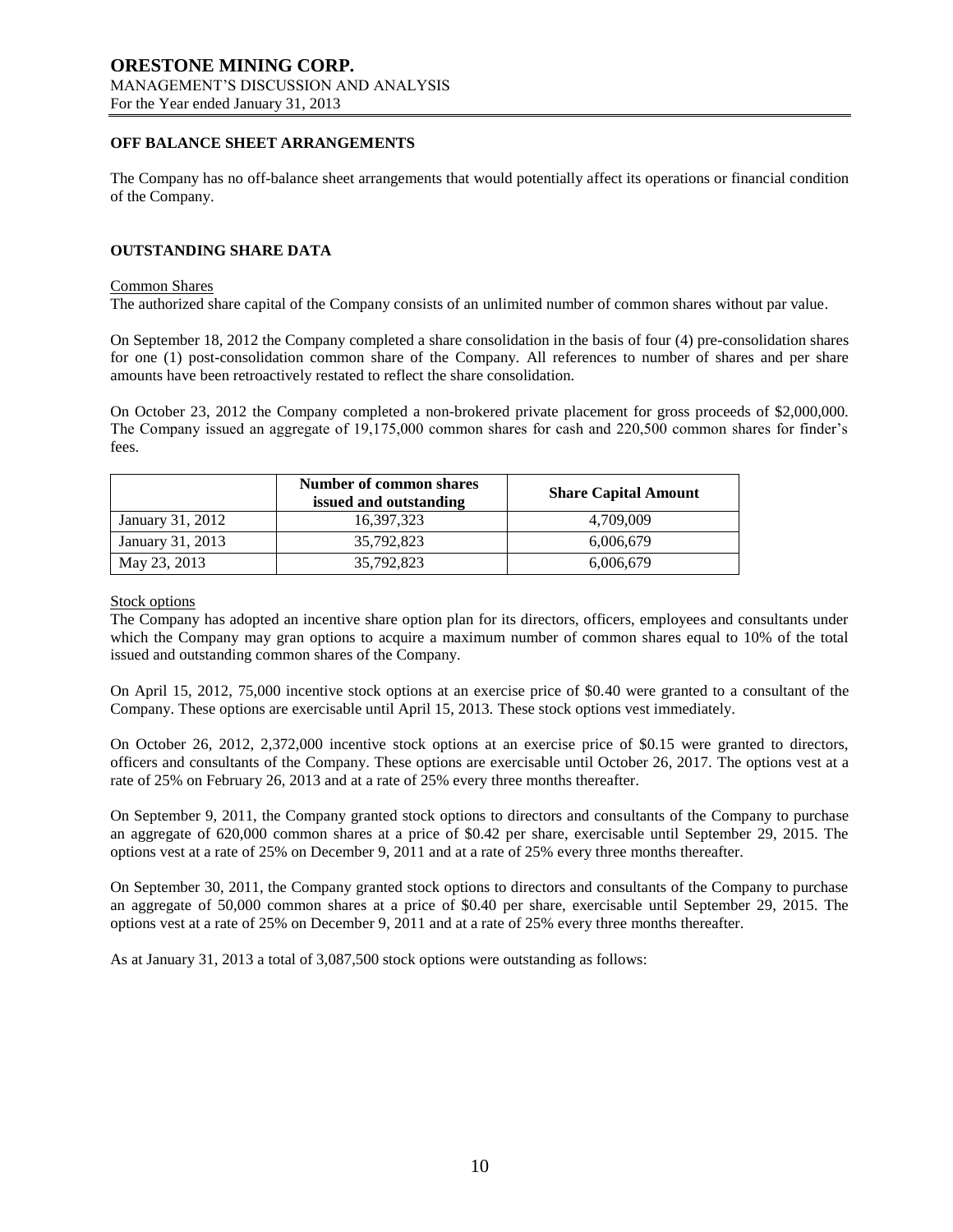## **ORESTONE MINING CORP.**

# MANAGEMENT'S DISCUSSION AND ANALYSIS

For the Year ended January 31, 2013

| Number of<br>shares | Exercise<br>price $(\$)$ | Expiry date        |
|---------------------|--------------------------|--------------------|
| 125,000             | 0.80                     | March 7, 2013      |
| 138,750             | 0.42                     | September 8, 2013  |
| 50,000              | 0.60                     | January 12, 2015   |
| 368,750             | 0.42                     | September 8, 2016  |
| 50,000              | 0.40                     | September 29, 2016 |
| 2,355,000           | 0.15                     | October 26, 2017   |
| 3,087,500           |                          |                    |

If all the remaining outstanding options were exercised, the Company's available cash would increase by \$716,400.

#### **Warrants**

As at January 31, 2013, a total of 10,812,500 share purchase warrants and 1,041,250 finder's purchase warrants were outstanding as follows:

*Warrants*

| Number of  | Exercise     |                    |
|------------|--------------|--------------------|
| Warrants   | Price $(\$)$ | <b>Expiry Date</b> |
| 1,225,000  | 0.40         | July 11, 2013      |
| 7,937,500  | 0.15         | October 23, 2013   |
| 1,650,000  | 0.17         | October 23, 2013   |
| 10,812,500 |              |                    |

*Finder's Warrants*

| Number of | Exercise     |                    |
|-----------|--------------|--------------------|
| Warrants  | Price $(\$)$ | <b>Expiry Date</b> |
| 89,250    | 0.15         | October 23, 2012   |
| 21,000    | 0.17         | October 23, 2012   |
| 798,000   | 0.10         | October 23, 2012   |
| 133,000   | 0.125        | October 23, 2012   |
| 1,041,250 |              |                    |

If all the remaining outstanding warrants were exercised, the Company available cash would increase by \$2,074,508.

At the date of this MD&A, there were 35,792,823 common shares issued and outstanding and 50,734,073 common shares outstanding on a diluted basis.

## **RELATED PARTY TRANSACTIONS**

a) Key management personnel compensation

The aggregate value of transactions and outstanding balances relating to key management personnel and entities over which they have control or significant influence were as follows: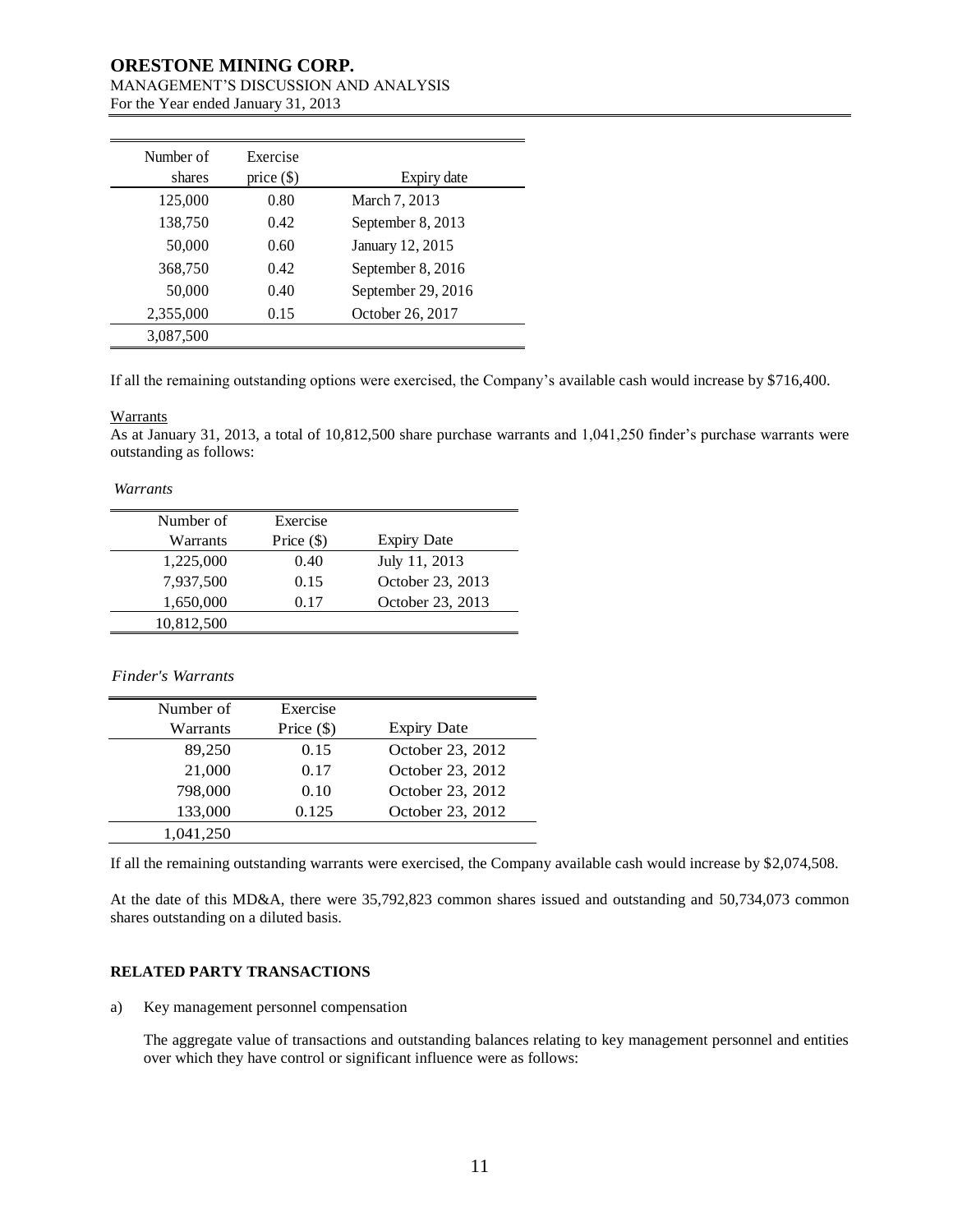## **ORESTONE MINING CORP.**

## MANAGEMENT'S DISCUSSION AND ANALYSIS

For the Year ended January 31, 2013

|                              | January 31, | January 31, |
|------------------------------|-------------|-------------|
|                              | 2013        | 2012        |
|                              |             |             |
| Short-term employee benefits | 156,000     | 73,000      |
| Share-based payments         | 61.347      | 151,923     |
|                              | 217.347     | 224,923     |

#### b) Other related party transactions

|                                     | 2013                  |         | 2012           |         |                |
|-------------------------------------|-----------------------|---------|----------------|---------|----------------|
|                                     |                       | Total   | <b>Balance</b> | Total   | <b>Balance</b> |
|                                     | Service               | charges | outstanding    | charges | outstanding    |
|                                     |                       | \$      | S              |         | S              |
| A private company controlled by a   |                       |         |                |         |                |
| director of the Company             | Management fees       |         |                | 18,000  | 45,875         |
| A private company controlled by a   |                       |         |                |         |                |
| director of the Company             | Management fees       |         |                | 4.000   |                |
| A public company with two directors |                       |         |                |         |                |
| in common with the Company          | Rent                  | 34.654  |                | 20,076  |                |
| Officers and directors              | Consulting fees and   |         |                |         |                |
|                                     | geological consulting |         |                |         |                |
|                                     | fees                  | 10,000  | 10,000         |         |                |
|                                     |                       | 44.654  | 10.000         | 42,076  | 45.875         |

During the year ended January 31, 2012 the Company issued 662,100 shares at a price of \$0.20 in settlement for certain debts owed by the Company in the amount of \$132,420 to certain directors and officers of the Company, resulting in a loss on settlement of debt of \$79,462 (Note 9). As at January 31, 2013 \$Nil (January 31, 2012 - \$45,875) was owed to certain officers and directors as a result of this settlement.

As at January 31, 2013, included in receivables is \$21,500 (January 31, 2012 - \$Nil) owing from a director of the Company and a private company controlled by a director of the Company (Note 4).

Amounts owing to/from related parties are non-interest bearing, unsecured, and have no fixed terms of repayment.

## **PROPOSED TRANSACTIONS**

The Company does not currently have any proposed transactions approved by the board of directors. All current transactions are fully disclosed in the financial statements for the year ended January 31, 2013.

## **OTHER ITEMS NOT RELATED TO ONGOING BUSINESS ACTIVITIES**

## *Changes in the direction of business*

Since incorporation on April 30, 2007, the Company is and continues to be primarily in the exploration stage with respect to its mineral properties.

## **FINANCIAL INSTRUMENTS AND RISK MANAGEMENT**

The Company's financial instruments consist of cash, receivables, mineral tax credit recoverable, loans payable, accounts payable and due to related parties. The carrying value of these financial instruments approximates their fair value and are measured based on Level 1 of the fair value hierarchy. The Company's financial instruments are exposed to certain financial risks, including currency risk, credit risk, liquidity risk and interest risk.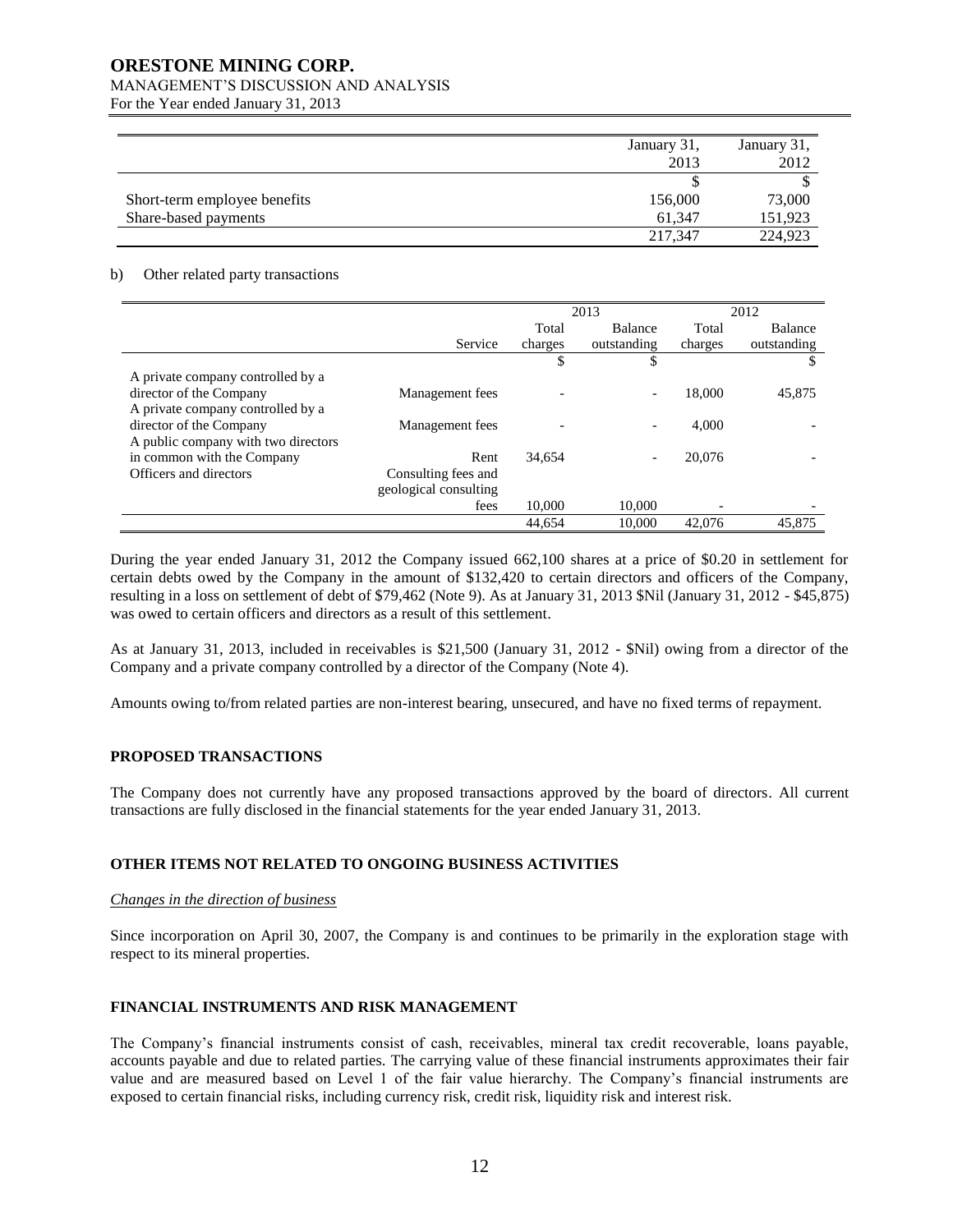#### **Management of Financial Risk**

The Company's financial instruments are exposed to certain financial risks, which include credit risk, interest rate risk, liquidity risk, and market risk.

#### *Credit Risk*

Credit risk is the risk that one party to a financial instrument will fail to fulfill an obligation causing the other party to incur a financial loss. The Company is exposed to credit risks arising from its cash holdings and receivables. The Company manages credit risk by placing cash with major Canadian financial institutions. Receivables are due from the Government of Canada and for reimbursements. Management believes that credit risk related to these amounts is low. As at January 31, 2013, the Company's maximum exposure to credit risk is the carrying value of its cash equivalents and accounts receivable.

#### *Interest Rate Risk*

Interest rate risk is the risk that an investment's value will change due to a change in the level of interest rates. The Company's exposure to interest rate risk relates to its ability to maintain the current rate of interest on its short-term investment.

#### *Liquidity Risk*

Liquidity risk is the risk that the Company will not have sufficient funds to meet its financial obligations when they are due. To manage liquidity risk, the Company reviews additional sources of capital to continue its operations and discharge its commitments as they become due.

#### *Market Risk*

Market risk is the risk that the fair value or future cash flows of a financial instrument will fluctuate because of changes in market prices. Market risk comprises three types of risk: currency risk, interest rate risk and price risk. The Company is not subject to currency risk as the functional currency is the Canadian dollar. The Company does not use any form of derivative or hedging instruments to reduce its foreign currency risk. The Company is not affected by price risk.

#### *Management of Industry Risk*

The Company is engaged primarily in the mineral exploration field and manages related industry risk issues directly. The Company is potentially at risk for environmental reclamation and fluctuations in commodity based market prices

associated with resource property interests. Management is of the opinion that the Company addresses environmental risk and compliance in accordance with industry standards and specific project environmental requirements.

#### *Commodity Price Risk*

The ability of the Company to explore its mineral properties and the future profitability of the Company are directly related to the market price of gold and other precious metals.

#### **Management of Capital**

The Company manages its common shares, stock options and warrants as capital. The Company's objectives when managing capital are to safeguard the Company's ability to continue as a going concern in order to pursue the exploration of its mineral properties to maintain a flexible capital structure which optimizes the costs of capital at an acceptable risk.

The Company manages the capital structure and makes adjustments to it in light of changes in economic conditions and the risk characteristics of the underlying assets. To maintain or adjust the capital structure, the Company may attempt to issue new shares and, acquire or dispose of assets.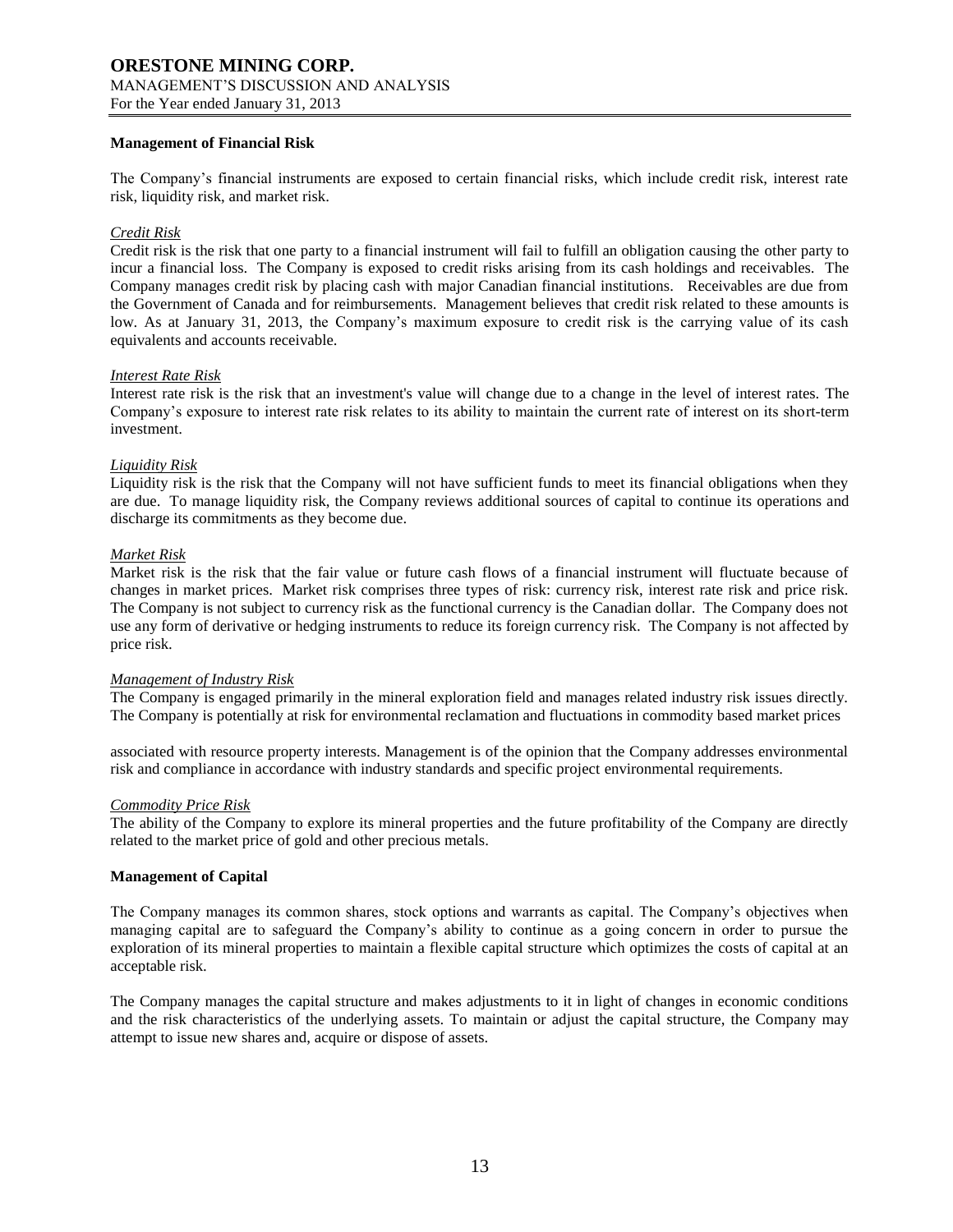## **ACCOUNTING ESTIMATES AND JUDGMENTS**

The preparation of these consolidated financial statements requires management to make estimates and judgments and form assumptions that affect the reported amounts and other disclosures in these financial statements. The estimates and associated assumptions are based on historical experience and various other factors that are believed to be reasonable under the circumstances, the results of which form the basis of making the judgments about carrying

values of assets and liabilities that are not readily apparent from other sources. Actual results may differ from these estimates under different assumptions and conditions.

The estimates and underlying assumptions are reviewed on an ongoing basis. Revisions to accounting estimates are recognized in the period in which the estimate is revised if the revision affects only that period or in the period of the revision and further periods if the review affects both current and future periods

Critical accounting estimates are estimates and assumptions made by management that may result in material adjustments to the carrying amount of assets and liabilities within the next financial year. Critical estimates used in the preparation of these financial statements include, among others, the recoverability of accounts receivable and deferred income tax assets, impairment of assets, measurement of share-based payments and valuation of reclamation obligations.

Critical accounting judgments are accounting policies that have been identified as being complex or involving subjective judgments or assessments. Critical accounting judgments include the expected economic lives of and the estimated future operating results and net cash flows from exploration properties and equipment.

#### **ADOPTION OF NEW AND REVISED STANDARDS AND INTERPRETATIONS**

Certain pronouncements were issued by the IASB for the IFRS Interpretations Committee that are mandatory for accounting periods beginning after January 1, 2012 or later periods.

The following new standards, amendments and interpretations that have not been early adopted in these financial statements, are not expected to have a material effect on the Company's future results and financial position:

- a) IFRS 9 Financial Instruments (New; to replace IAS 39 and IFRIC 9);
- b) IFRS 10 Consolidated Financial Statements (New; to replace consolidation requirements in IAS 27 (as amended in 2008) and SIC-12);
- c) IFRS 11 Joint Arrangements (New; to replace IAS 31 and SIC-13);
- d) IFRS 12 Disclosure of Interests in Other Entities (New; to replace disclosure requirements in IAS 27 (as amended in 2008), IAS 28 (as revised in 2003) and IAS 31);
- e) IFRS 13 Fair Value Measurement (New; to replace fair value measurement guidance in other IFRSs);
- f) IAS 19 Employee Benefits (Amended in 2011);
- g) IAS 27 Separate Financial Statements (Amended in 2011);
- h) IAS 28 Investments in Associates and Joint Ventures (Amended in 2011); and
- i) IFRIC 20 Stripping Costs in the Production Phase of a Surface Mine (New).

The Company anticipates that the application of the above new and revised standards, amendments and interpretations will have no material impact in its results and financial position.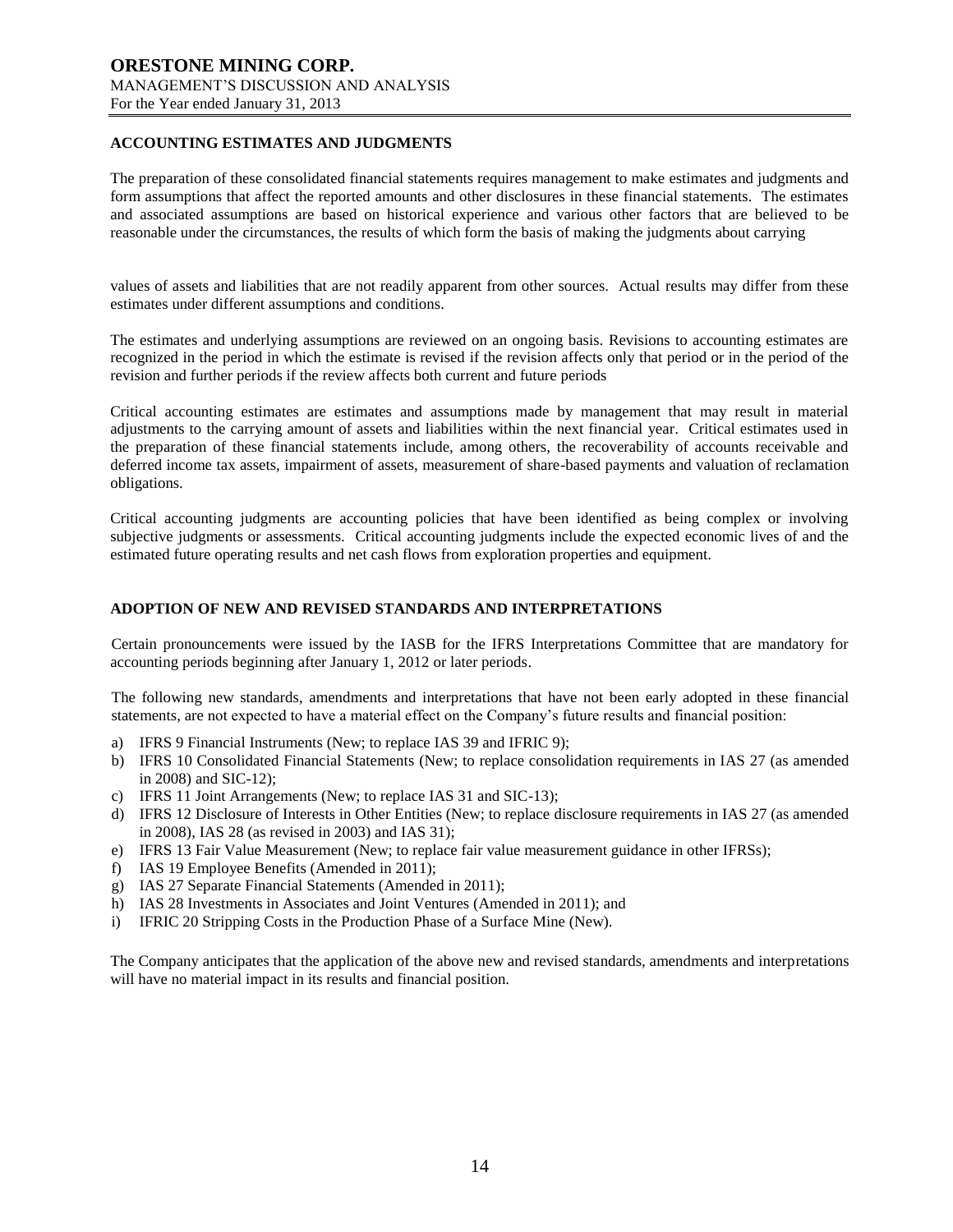For the Year ended January 31, 2013

## **OTHER MD&A DISCLOSURE REQUIREMENTS**

#### Information available on SEDAR:

As specified by National Instrument 51-102, Orestone advises readers of this MD&A that important additional information about the Company is available on the SEDAR website (www.sedar.com).

## Disclosure by venture issuer without significant revenue

An analysis of the material components of the Company's general and administrative expenses is disclosed in the financial statements to which this MD&A relates. An analysis of the material components of the mineral property and deferred exploration costs of the Company's mineral properties for its first two completed financial years is disclosed in Note 5 to the financial statements to which this MD&A relates.

#### Going concern issue

The Company is in the exploration stage and has no revenue or income from operations. The Company has limited capital resources and has to rely upon the sale of equity and/or debt securities for cash required for exploration and development purposes, for acquisitions and to fund the administration of the Company. Since the Company does not expect to generate any revenues from operations in the near future, it must continue to rely upon the sales of its equity or debt securities or joint venture agreements to raise capital. It follows that there can be no assurance that financing, whether debt or equity, will be available to the Company in the amount required by the Company at any particular time or for any period and that such financing can be obtained on terms satisfactory to the Company.

The Company's financial statements have been prepared on a going concern basis which assumes that the Company will be able to realize its assets and discharge its liabilities in the normal course of business for the foreseeable future. The continuing operations of the Company are dependent upon its ability to obtain the necessary financing to meet its ongoing commitments and further its mineral exploration programs.

The Company may encounter difficulty sourcing future financing in light of the recent economic downturn. The current financial equity market conditions and the inhospitable funding environment make it difficult to raise capital through the private placements of shares. The junior resource industry has been severely affected by the world economic situation as it is considered speculative and high-risk in nature, making it even more difficult to fund. While the Company is using its best efforts to achieve its business plans by examining various financing alternatives, there is no assurance that the Company will be successful with any financing ventures.

#### Evaluation of Disclosure Controls and Procedures

Disclosure controls and procedures are designed to provide reasonable assurance that all relevant information is gathered and reported to senior management, including the Company's Chief Executive Officer and Chief Financial Officer, on a timely basis so that appropriate decisions can be made regarding public disclosure. Management of the Company, with the participation of the Chief Executive Officer and Chief Financial Officer, has evaluated the effectiveness of the Company's disclosure controls and procedures as at January 31, 2013, as required by Canadian securities law. Based on that evaluation, the Chief Executive Officer and the Chief Financial Officer have concluded that, as of January 31, 2013, the disclosure controls and procedures were effective to provide reasonable assurance that information required to be disclosed in the Company's annual filings and interim filings (as such terms are

defined under National Instrument 52-109 Certification of Disclosure in Issuer's Annual and Interim Filings) and other reports filed or submitted under Canadian securities laws were recorded, processed, summarized and reported within the time period specified by those laws and that material information was accumulated and communicated to management of the Company, including the Chief Executive Officer and the Chief Financial Officer, as appropriate to allow for accurate disclosure to be made on a timely basis.

#### Changes in Internal Control over Financial Reporting

Internal control over financial reporting is a process designed to provide reasonable assurance regarding the reliability of financial reporting and the preparation of financial statements for external purposes in accordance with IFRS. The Chief Executive Officer and Chief Financial Officer have concluded that there has been no change in the Company's internal control over financial reporting during the period ended January 31, 2013 that has materially affected, or is